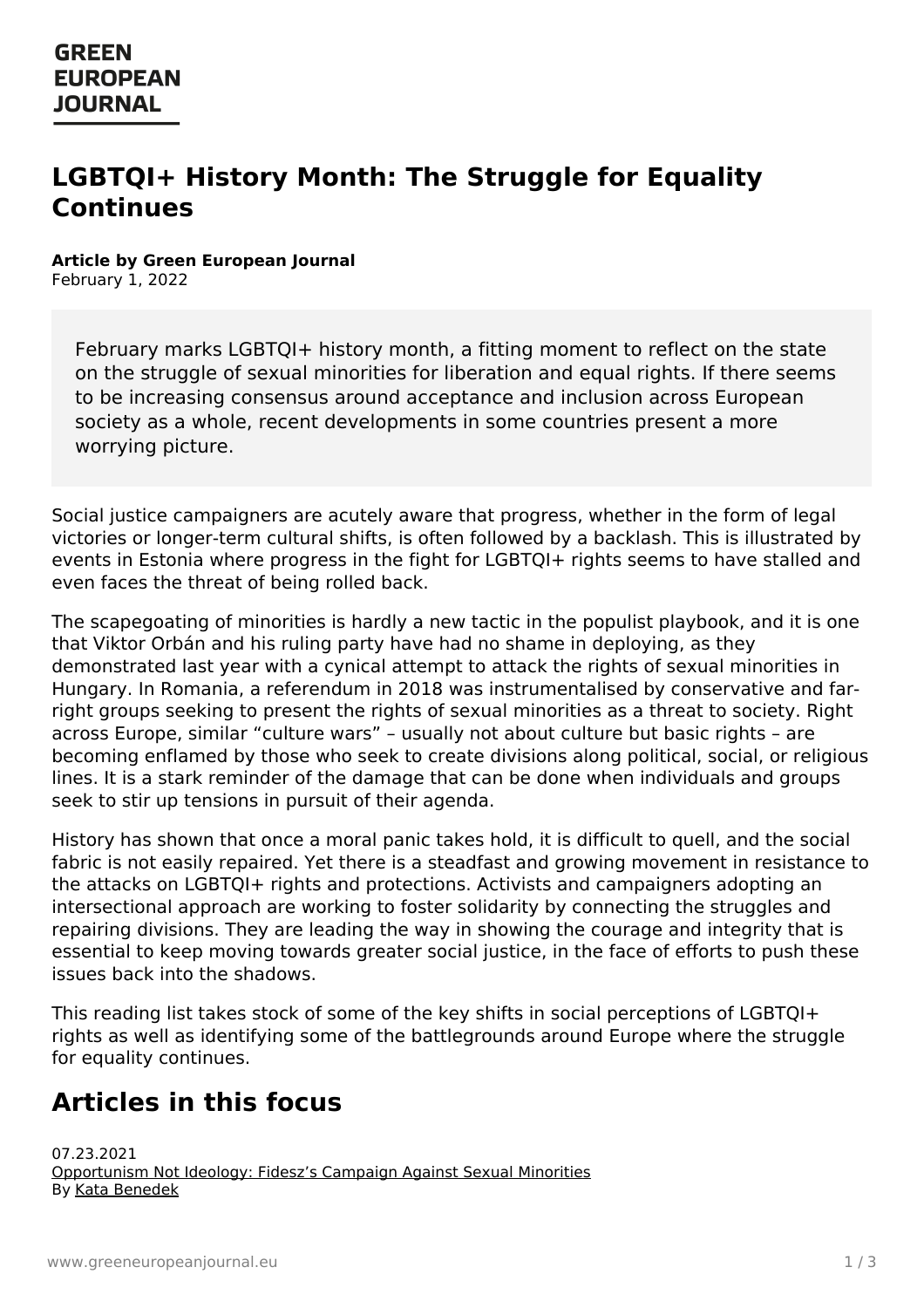#### **GREEN EUROPEAN JOURNAL**

A new discriminatory law against LGBTQI+ people fits well into the long-running political strategy of Fidesz.

[EN](https://www.greeneuropeanjournal.eu/opportunism-not-ideology-fideszs-campaign-against-sexual-minorities/)[FR](https://www.greeneuropeanjournal.eu/lopportunisme-et-non-lideologie-la-campagne-du-fidesz-contre-les-minorites-sexuelles/) Read [more](https://www.greeneuropeanjournal.eu/opportunism-not-ideology-fideszs-campaign-against-sexual-minorities/) 06.08.2021 Gender Justice: Beyond Binaries and [Buzzwords](https://www.greeneuropeanjournal.eu/gender-justice-beyond-binaries-and-buzzwords/) By Claire [Gilder](https://www.greeneuropeanjournal.eu/article-author/claire-gilder/), [Dinah](https://www.greeneuropeanjournal.eu/article-author/dinah-bons/) Bons, [Dounia](https://www.greeneuropeanjournal.eu/article-author/dounia-jari/) Jari, [Jennifer](https://www.greeneuropeanjournal.eu/article-author/jennifer-kwao/) Kwao

Breaking the silos of the mainstream and in gender equality policies requires a new approach centred around justice.

[EN](https://www.greeneuropeanjournal.eu/gender-justice-beyond-binaries-and-buzzwords/) Read [more](https://www.greeneuropeanjournal.eu/gender-justice-beyond-binaries-and-buzzwords/) 06.04.2021 A [Cliffhanger](https://www.greeneuropeanjournal.eu/a-cliffhanger-for-lgbt-rights-in-estonia/) for LGBT+ Rights in Estonia By Mattias [Turovski](https://www.greeneuropeanjournal.eu/article-author/mattias-turovski/), Züleyxa [Izmailova](https://www.greeneuropeanjournal.eu/article-author/zuleyxa-izmailova/)

The Estonian public debate over LGBT+ rights became heated in 2020 but the issue has since receded from the spotlight. Where next in the fight for equality?

[EN](https://www.greeneuropeanjournal.eu/a-cliffhanger-for-lgbt-rights-in-estonia/)[et](https://www.greeneuropeanjournal.eu/lgbt-oigused-eestis-haaletada-voi-mitte/) Read [more](https://www.greeneuropeanjournal.eu/a-cliffhanger-for-lgbt-rights-in-estonia/) 05.26.2021 [Referendums](https://www.greeneuropeanjournal.eu/referendums-in-romania-a-route-to-political-capital/) in Romania: A Route to Political Capital By [Raluca](https://www.greeneuropeanjournal.eu/article-author/raluca-besliu/) Besliu

Referendums in Romania have been instrumentalised by various political actors as strategies to increase legitimacy and popularity.

**[EN](https://www.greeneuropeanjournal.eu/referendums-in-romania-a-route-to-political-capital/)[FR](https://www.greeneuropeanjournal.eu/referendums-en-roumanie%25e2%2580%25af-une-voie-vers-le-capital-politique/)[IT](https://www.greeneuropeanjournal.eu/i-referendum-in-romania-un-mezzo-per-la-politica/)[TR](https://www.greeneuropeanjournal.eu/romanyada-referandumlar-siyasi-sermayeye-giden-yol/)** Read [more](https://www.greeneuropeanjournal.eu/referendums-in-romania-a-route-to-political-capital/) 03.13.2019 Fighting the [Backlash:](https://www.greeneuropeanjournal.eu/fighting-the-backlash-feminist-lgbtqi-futures/) Feminist & LGBTQI+ Futures By Ana Maria [Ciobanu](https://www.greeneuropeanjournal.eu/article-author/ana-maria-ciobanu/), Anaïs Van [Ertvelde](https://www.greeneuropeanjournal.eu/article-author/anais-van-ertvelde/), Ángela [Rodríguez](https://www.greeneuropeanjournal.eu/article-author/angela-rodriguez-martinez/) Martínez, [Annabelle](https://www.greeneuropeanjournal.eu/article-author/annabelle-dawson/) Dawson, [Catríona](https://www.greeneuropeanjournal.eu/article-author/catriona-graham/) Graham, [Gwendoline](https://www.greeneuropeanjournal.eu/article-author/reka-kinga-papp/) Lefebvre, Ivana [Živković](https://www.greeneuropeanjournal.eu/article-author/ivana-zivkovic/), [Jelena](https://www.greeneuropeanjournal.eu/article-author/jelena-tesija/) Tešija, Laura [Gallagher](https://www.greeneuropeanjournal.eu/article-author/laura-gallagher/), Louka Jule [Goetzke](https://www.greeneuropeanjournal.eu/article-author/louka-jule-goetzke/), Lyle [Muns,](https://www.greeneuropeanjournal.eu/article-author/lyle-muns/) Réka Kinga Papp

Annabelle Dawson gathers 10 voices looking forward to a Europe in 2049 where the gendered structures of power and violence have crumbled in the face of feminism, awareness and equality.

[EN](https://www.greeneuropeanjournal.eu/fighting-the-backlash-feminist-lgbtqi-futures/)[SR](https://www.greeneuropeanjournal.eu/borba-protiv-netrpeljivosti-buducnost-feminizma-i-lgbtiqi-zajednice/) Read [more](https://www.greeneuropeanjournal.eu/fighting-the-backlash-feminist-lgbtqi-futures/)



The Green European Journal is an editorially independent publication of the Green European [Foundation](http://www.gef.eu). Its printed editions take an in-depth look at [topics](https://www.greeneuropeanjournal.eu) from a range of different perspectives and occasionally include feature pieces curated by the editorial team.

Published February 1, 2022 Article in English Published in the Green European Journal